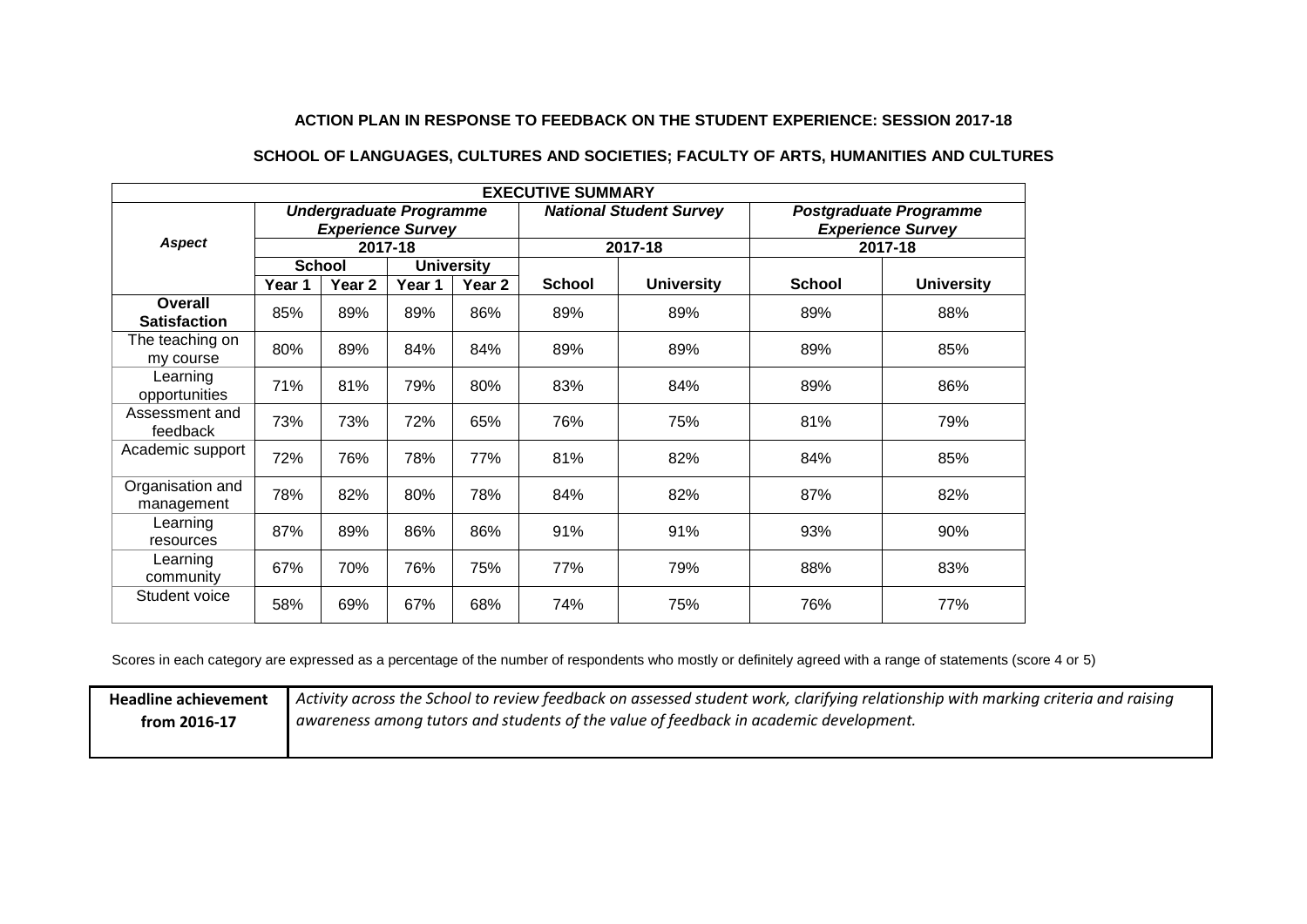| Key strategic actions<br>for 2017-18              | Establish student-led working group to develop communication across the School community, enhancing Student Voice.<br>Sustain focus on assessment and feedback, embedding local initiatives in the culture of the wider School.<br>Make concrete proposals for curricular reform across our portfolio of undergraduate programmes.<br>3.                                                                                                                                                                                                                                                                                                                                                                                                                                |
|---------------------------------------------------|-------------------------------------------------------------------------------------------------------------------------------------------------------------------------------------------------------------------------------------------------------------------------------------------------------------------------------------------------------------------------------------------------------------------------------------------------------------------------------------------------------------------------------------------------------------------------------------------------------------------------------------------------------------------------------------------------------------------------------------------------------------------------|
| <b>Evaluation of main</b><br>actions from 2016-17 | Research and deliver optimum spoken language skills training - supported by ongoing scholarship with a dedicated one-<br>day workshop to share good practice (11/2017).<br>Review and revise marking criteria and feedback - new sheets have been developed and adopted in many parts of the<br>2.<br>School and there is better signposting of opportunities for face-to-face discussion. Work is ongoing through the Assessment<br>Forum, with new guidance developed to support in specific areas, e.g. transition to 0-100 scale.<br>Residence abroad support structures and communications - work is ongoing to improve parity of assessment across<br>3.<br>languages / destinations and there is renewed focus from School Reps and tutors on transition phases. |
| Good practice examples<br>from 2016-17            | Tea and talk sessions to help orientate and integrate taught students in the research culture of the School.<br>Engagement with the Research Experience Scheme to give students opportunity for involvement in research projects led by<br>staff.<br>Promotion of the Centre for Excellence in Language Teaching as site of creativity and sharing for scholarship addressing<br>3.<br>current pedagogic priorities – such as improvement of oral skills training and use of peer feedback to enhance student<br>education.                                                                                                                                                                                                                                             |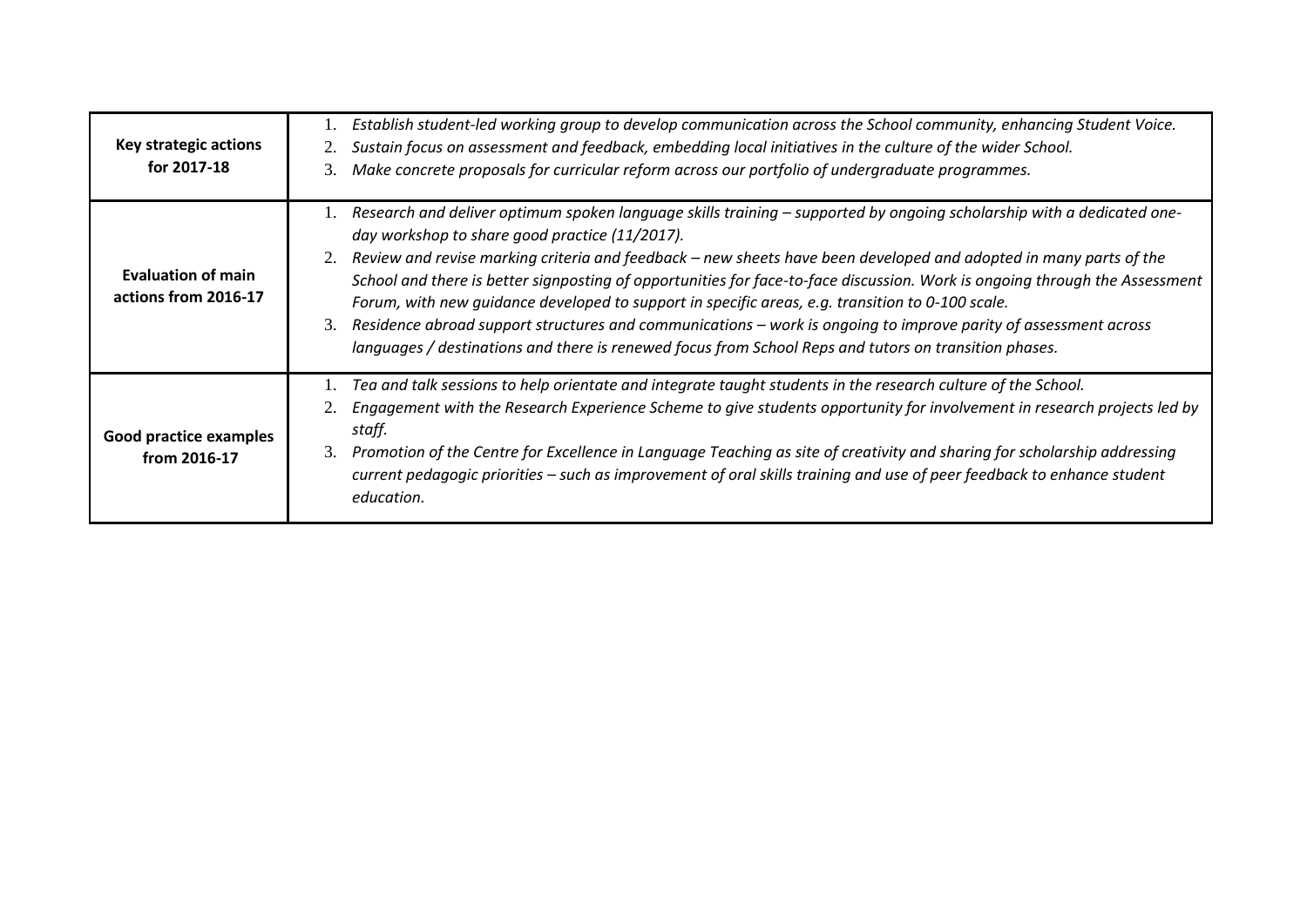| <b>Aspect</b>               | Progress with 2016-2017 actions and<br>indication of impact                                                                                                                                                                                                                                                   | Agreed Issues/Actions for 2017-2018<br>(from where did the action arise,<br>i.e. NSS, module evaluation, programme review?)                                                                                                                                                                                                                                                                                                               | <b>Responsibility/Expected</b><br>completion date                                |
|-----------------------------|---------------------------------------------------------------------------------------------------------------------------------------------------------------------------------------------------------------------------------------------------------------------------------------------------------------|-------------------------------------------------------------------------------------------------------------------------------------------------------------------------------------------------------------------------------------------------------------------------------------------------------------------------------------------------------------------------------------------------------------------------------------------|----------------------------------------------------------------------------------|
|                             | The following issues were identified as key:<br>1. Oral skills provision<br>Year Abroad support and<br>3.<br>Overall organisation<br>4. Feedback.                                                                                                                                                             | Overall satisfaction is up for NSS, with some very positive<br>results also for the PG Programme Experience Survey.<br>Inevitably, there is some unevenness across the School -<br>and sharing practice and ensuring good communication<br>remain key challenges.                                                                                                                                                                         | All - ongoing                                                                    |
| <b>Overall satisfaction</b> | Each of these is picked up below.                                                                                                                                                                                                                                                                             | We have identified assessment, feedback and student<br>voice as current priorities for teaching enhancement and<br>scholarship activity.                                                                                                                                                                                                                                                                                                  |                                                                                  |
|                             |                                                                                                                                                                                                                                                                                                               | In addition to responding to student feedback around the<br>consistency of experience and organizational clarity,<br>curriculum reform will allow us to foreground some key<br>benefits of our programmes - for example in developing<br>intercultural awareness and making more explicit<br>transnational complementarities. It will also help us to<br>articulate the journey from research-led teaching to<br>research-based learning. |                                                                                  |
|                             | The Final Year Project is now embedded as a<br>key component of our undergraduate<br>programmes - with most students choosing<br>between a dissertation, a digital documentary or<br>a translation-based research project.                                                                                    | Embed good practice in workshops, lectures and<br>supervision that support FYP. Review current set of<br>modules following full year of delivery in current form.                                                                                                                                                                                                                                                                         | DSE, FYP coordinator,<br>subject-level<br>coordinators, supervisors<br>- ongoing |
| The Teaching on my Course   | In line with plans developed through 2016-17, as<br>a first phase of curriculum reform we are<br>proposing a new suite of undergraduate<br>programmes for 2019 entry.<br>As a second phase, we are working on our<br>module provision, seeking to foreground<br>comparative and transnational perspectives on | The proposed new programmes are intended to simplify<br>our portfolio, enabling us to articulate more clearly the<br>pathways available to students and the benefits and<br>outcomes of our degrees. The proposals respond to<br>student feedback with the overarching aim to improve<br>clarity and consistency of experience across our current<br>portfolio.                                                                           | DSE, DDSE, project<br>team, STSEC - 01/2018                                      |
|                             | issues and themes that cut across languages<br>and cultures. This process will open up                                                                                                                                                                                                                        | Work at modular level will continue into the mid-term. We<br>want an inclusive curriculum which stimulates students<br>and tutors to develop their skills and experience; one                                                                                                                                                                                                                                                             | DSE, all - 01/2019                                                               |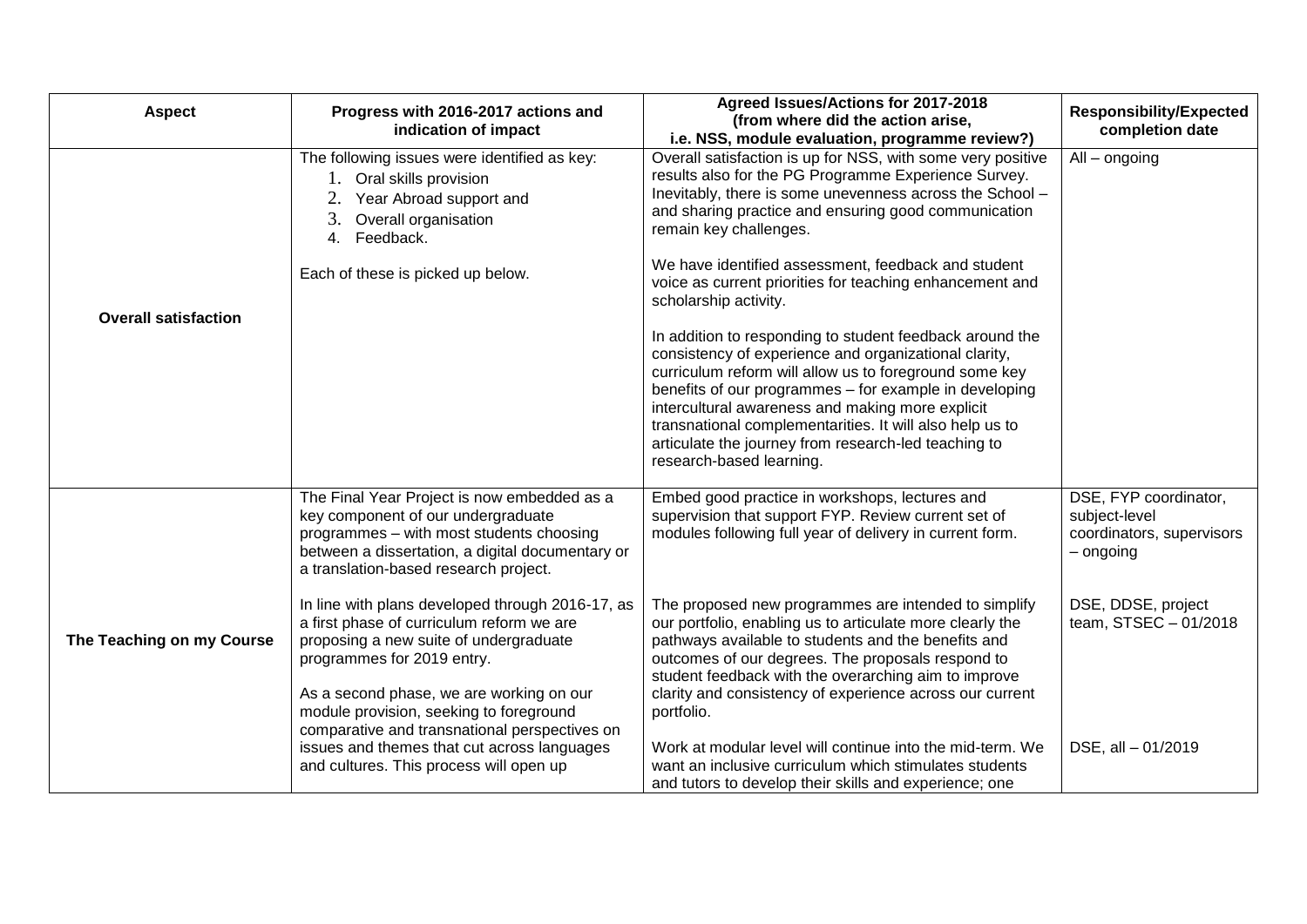|                               | innovative options for students across our<br>programmes.                    | which embraces diversity and is resilient to changing<br>circumstances. We seek to develop new models of team       |                                                   |
|-------------------------------|------------------------------------------------------------------------------|---------------------------------------------------------------------------------------------------------------------|---------------------------------------------------|
|                               |                                                                              | teaching which juxtapose contrasting and complementary                                                              |                                                   |
|                               | Following moves to open specified LCS modules                                | perspectives and make use of project-based learning to                                                              |                                                   |
|                               | as options for students on MA programmes                                     | provide choice and autonomy and to prepare students for                                                             |                                                   |
|                               | parented by the School of Media and<br>Communication, we continue to explore | the FYP. In this context, the current proposal for 'Black<br>Europe' is seen as the first of a new generation of    |                                                   |
|                               | opportunities for co-teaching. A recent workshop                             | innovative modules with appeal across the School.                                                                   |                                                   |
|                               | with a focus on film and cinema attracted large                              |                                                                                                                     |                                                   |
|                               | and enthusiastic attendance from colleagues                                  | Nurture and disseminate scholarship projects to share                                                               | CELT, all colleagues                              |
|                               | across the Faculty of Arts, Humanities and                                   | findings and inform practice across the School through                                                              |                                                   |
|                               | Cultures.                                                                    | presentations, workshops and publication in The                                                                     |                                                   |
|                               | More locally, Sofia Martinho's LITE project on                               | Language Scholar. Working closely with the Centre for<br>Excellence in Language Teaching ensures that we invest     |                                                   |
|                               | Excellence in Speaking Skills continues - we                                 | our collective efforts in projects that will provide maximum                                                        |                                                   |
|                               | expect to see positive impact in coming years.                               | benefit to students.                                                                                                |                                                   |
|                               |                                                                              |                                                                                                                     |                                                   |
|                               |                                                                              | Responding to feedback about the need for targeted<br>support for students in thinking about their future careers,  | DSE, Careers Centre,<br>student interns - ongoing |
|                               |                                                                              | we will continue to promote events organised at University                                                          |                                                   |
|                               |                                                                              | and Faculty levels, while also initiating local activity at                                                         |                                                   |
|                               |                                                                              | School and subject levels. This semester we intend to put                                                           |                                                   |
|                               |                                                                              | together a panel, Languages into Leeds, to which we will<br>invite graduates who are using skills they developed as |                                                   |
|                               |                                                                              | students in their professional work in the city.                                                                    |                                                   |
|                               |                                                                              |                                                                                                                     |                                                   |
|                               |                                                                              | Where we find specific opportunities to enrich learning<br>though engagement with external partners - including     | Programme managers,<br>DSE, Head of School        |
| <b>Learning opportunities</b> |                                                                              | collections of primary materials and community arts                                                                 |                                                   |
|                               |                                                                              | organizations - we will continue to seek ways of                                                                    |                                                   |
|                               |                                                                              | supporting these activities.                                                                                        |                                                   |
|                               |                                                                              | We will also continue to promote opportunities for                                                                  | DSE, personal tutors --                           |
|                               |                                                                              | personal development, engaging in Faculty initiatives,                                                              | ongoing                                           |
|                               |                                                                              | such as Leeds Excellence in the Arts Programme. In                                                                  |                                                   |
|                               |                                                                              | particular, we will seek to ensure that students from<br>disadvantaged backgrounds and under-represented            |                                                   |
|                               |                                                                              | groups are well supported throughout their time at Leeds.                                                           |                                                   |
|                               |                                                                              |                                                                                                                     |                                                   |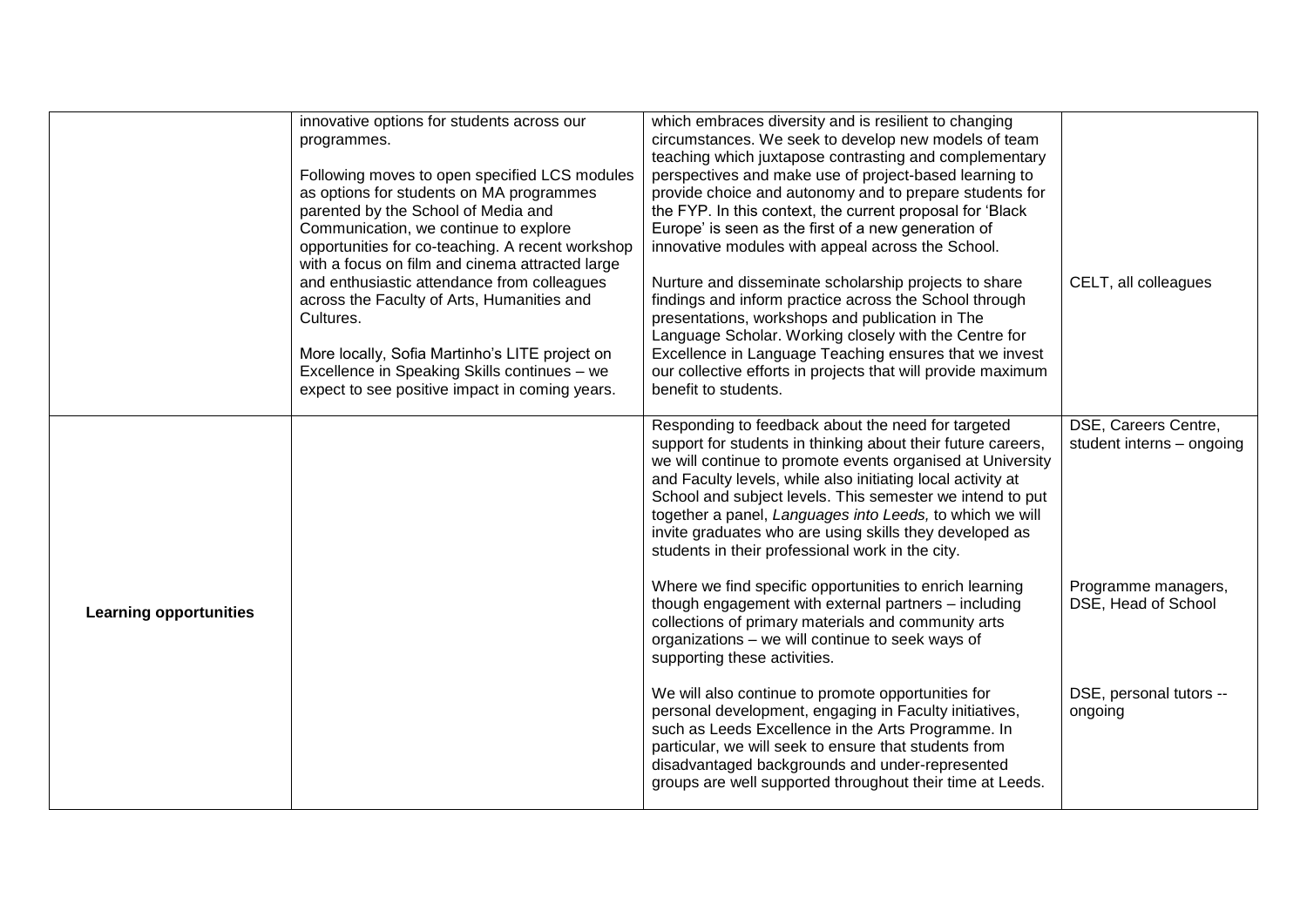|                                |                                                                                                                                                                                                                                                                                                                                                                                                                                                                                                          | This year we are establishing the FYP conference in<br>March to give students the opportunity to present their<br>work to a live audience and receive feedback from peers<br>and tutors.                                                                                                                                                                                                                                                                                                                                                                                                                         | FYP coordinator, subject-<br>level coordinators,<br>students - March 2018    |
|--------------------------------|----------------------------------------------------------------------------------------------------------------------------------------------------------------------------------------------------------------------------------------------------------------------------------------------------------------------------------------------------------------------------------------------------------------------------------------------------------------------------------------------------------|------------------------------------------------------------------------------------------------------------------------------------------------------------------------------------------------------------------------------------------------------------------------------------------------------------------------------------------------------------------------------------------------------------------------------------------------------------------------------------------------------------------------------------------------------------------------------------------------------------------|------------------------------------------------------------------------------|
|                                | Marking criteria have been reviewed and<br>updated across the School. In particular, we<br>have made efforts to ensure that marking criteria<br>are consistently published and that students are<br>introduced to them when coursework is set.<br>In several areas we have revised the format in<br>which written feedback is provided to students.<br>In areas where there was a need identified for<br>better signalling of opportunities to receive<br>feedback face-to-face this has been addressed. | Despite the efforts made in this area, NSS results for the<br>School continue to hover in the mid-70s.<br>In addition to embedding the improvements in practice we<br>have introduced and ensuring that opportunities for<br>receiving feedback are well signposted, we have identified<br>assessment and feedback as priority themes in our<br>scholarship and teaching enhancement activities. Two<br>colleagues are currently developing projects supported by<br>the Leeds Institute for Teaching Excellence (Ruth Payne:<br>Accessible Assessment; Antonio Martinez-Arboleda:<br>Desktop Capture Feedback). | All - ongoing                                                                |
| <b>Assessment and feedback</b> |                                                                                                                                                                                                                                                                                                                                                                                                                                                                                                          | Having re-articulated learning outcomes for each level of<br>our programmes we are currently conducting assessment<br>mapping for all programmes, both existing and those<br>newly proposed. This will help students to see more<br>clearly the relationship between individual pieces of work<br>and overall development through their programmes and<br>also to help us articulate the value of an LCS degree                                                                                                                                                                                                  | DDSE, programme<br>managers - summer<br>2018                                 |
|                                |                                                                                                                                                                                                                                                                                                                                                                                                                                                                                                          | We have developed guidelines on assessment design and<br>arrangements to inform module proposal and amendment<br>processes. These have been commended by the Faculty<br>Assessment and Standards Group and will be adopted by<br>the School.                                                                                                                                                                                                                                                                                                                                                                     | Assessment lead,<br>programme managers,<br>module convenors --<br>henceforth |
| <b>Academic support</b>        | We continued to promote personal tutoring via<br>LeedsforLife and as a core part of teaching.<br>We continue to work on the provision of all-<br>school academic writing workshops                                                                                                                                                                                                                                                                                                                       | For 2017-18, we have further developed the Launch<br>website as a single point of reference for student-facing<br>materials at induction. This is structured around a series<br>of specified timeframes, helping students through<br>induction week, their first semester with us, and beyond.                                                                                                                                                                                                                                                                                                                   | DDSE, PGT tutor,<br>programme managers,<br>personal tutors - 2017-18         |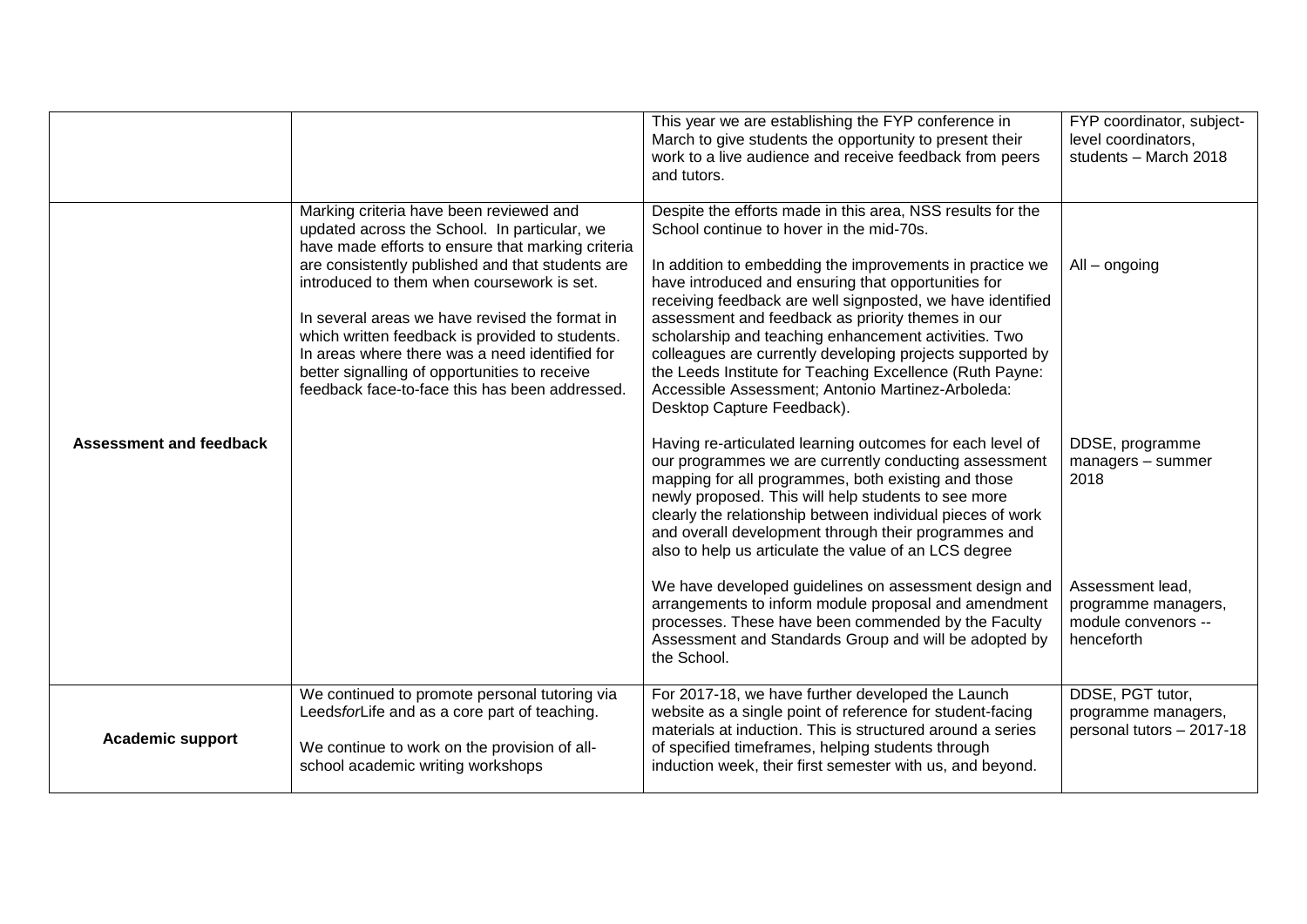|                                       |                                                                                                                                                                                                 | Our School Reps have identified the transitions to periods<br>of residence abroad and back to study at Leeds as key<br>points in the student journey that would benefit from<br>greater support. They will work with key role holders to<br>develop this.                                                                                                                                                                                                                                     | School reps, Residence<br>Abroad Tutor, personal<br>tutors $-2018$ |
|---------------------------------------|-------------------------------------------------------------------------------------------------------------------------------------------------------------------------------------------------|-----------------------------------------------------------------------------------------------------------------------------------------------------------------------------------------------------------------------------------------------------------------------------------------------------------------------------------------------------------------------------------------------------------------------------------------------------------------------------------------------|--------------------------------------------------------------------|
|                                       |                                                                                                                                                                                                 | In the mid-term, we will explore ways of using periods of<br>residence abroad in preparation for future research<br>projects - notably the FYP. This might involve the<br>identification of sources of data and other material or the<br>development of research topics and questions.                                                                                                                                                                                                        | Residence abroad tutor,<br>FYP coordinator                         |
|                                       | We conducted a review of JH programme<br>learning outcomes and made recommendations<br>for the revision of their articulation.                                                                  | In addition to proposals for a new suite of programmes,<br>we will re-articulate aims and learning outcomes at each<br>level of our existing programmes better to describe<br>students' progression through their degrees. These make<br>explicit the integral nature of residence abroad in many of<br>our degrees - and the contributions this makes not only to<br>the development of language skills, but also intercultural<br>awareness and the ability to adopt multiple perspectives. | DSE, STSEC members -<br>March 2018                                 |
| <b>Organisation and</b><br>management | We identified a need for greater clarity and<br>consistency around arrangements for<br>assessment for residence abroad.                                                                         | We will propose module amendments for 2018-19.                                                                                                                                                                                                                                                                                                                                                                                                                                                | DSE, Residence abroad<br>tutor, SES - March 2018                   |
|                                       | We continue to promote the use of LCS module<br>handbook guidelines to inform consistent form<br>and content.                                                                                   | We seek to continue to improve our communications with<br>students, conscious of the need to highlight important<br>news, such as opportunities to receive feedback, in the<br>context of increasing volume of email.                                                                                                                                                                                                                                                                         | All staff, School reps -<br>ongoing                                |
| <b>Learning resources</b>             | We replaced MODL1010 IT for LCS Students<br>with a new module MODL1500 Academic<br>Essentials. This builds on the induction materials<br>to ensure all students have access to study<br>skills. | We saw an improvement in results in this area year-on-<br>year - and will continue to embed good practice. In the<br>mid-term we will review the position of study and research<br>skills within our new portfolio of programmes.                                                                                                                                                                                                                                                             | DSE, DDSE, FYP<br>coordinator, programme<br>managers               |
|                                       |                                                                                                                                                                                                 | In particular, we have shared advice around access to<br>primary and secondary sources - and making purchasing                                                                                                                                                                                                                                                                                                                                                                                | FYP coordinator, FYP<br>supervisors                                |